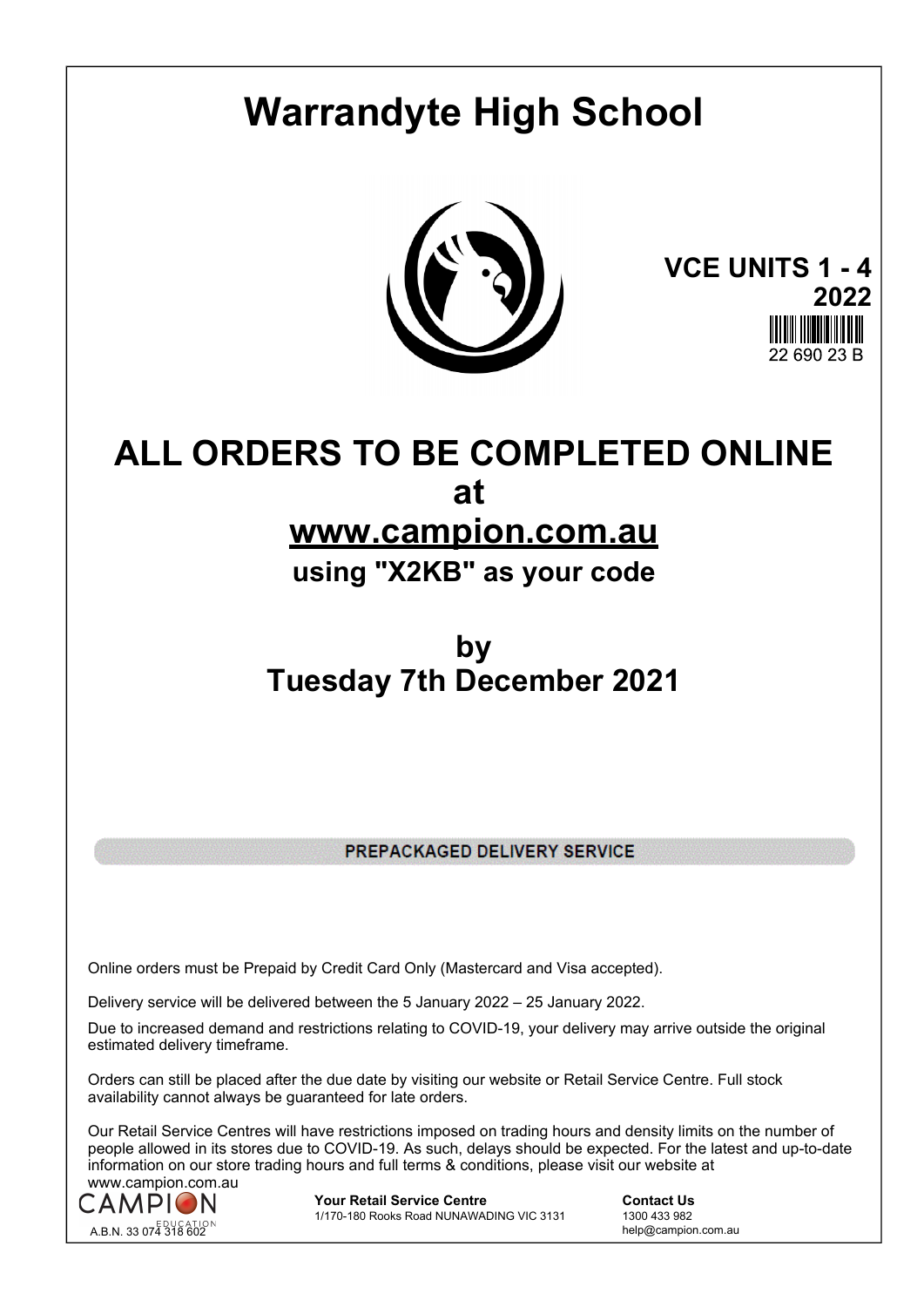Description

# **VCE UNITS 1 - 4**

IV

Location

Price

Please note that there are digital products (eCode or cCode) on this Resource List. **These items can only be ordered online, and cannot be refunded for change of mind. These products are single user licences and are only valid for 1 year (unless otherwise stated).**

# **ACCOUNTING UNITS 1 & 2**

| AUUUUNIINU UNIIJ I Q Z                                                                                   |         |             |                   |                                                                                                                                           |                    |                                | P55709 |
|----------------------------------------------------------------------------------------------------------|---------|-------------|-------------------|-------------------------------------------------------------------------------------------------------------------------------------------|--------------------|--------------------------------|--------|
| PLEASE SELECT ONE OPTION ONLY:                                                                           |         |             | <b>Choose One</b> |                                                                                                                                           |                    |                                | P56328 |
| <b>OPTION 1: TEXTBOOK AND WORKBOOK</b>                                                                   |         |             | P15710            | 1 x Loose Leaf Refills Reinforced A4 7mm Pkt 50  \$2.10 36                                                                                |                    |                                | P56387 |
| 1 x Cambridge VCE Accounting 1&2 (Print/Digital/<br>$-OR -$                                              | \$99.95 | $1\Box$     |                   | <b>CHEMISTRY UNITS 1 &amp; 2</b>                                                                                                          |                    |                                |        |
| <b>OPTION 2 : FOR THOSE STUDENTS WITH SECONDHAND TEXTBOOK</b>                                            |         |             |                   | PLEASE SELECT ONE OPTION ONLY :<br><b>OPTION 1 : PRINT AND DIGITAL TEXTBOOK</b>                                                           |                    | <b>Choose One</b>              |        |
| If you have purchased the textbook secondhand, then you are still required to purchase<br>a NEW Workbook |         |             |                   | 1 x Heinemann Chemistry 1 VCE SB/EB 5E                                                                                                    | $$88.95$ 37 $\Box$ |                                | P05244 |
| 1 x Cambridge VCE Accounting 1&2 Workbook 3E \$28.95                                                     |         | $2\Box$     | P15665            |                                                                                                                                           |                    |                                |        |
|                                                                                                          |         |             |                   | - OR -                                                                                                                                    |                    |                                |        |
| (As this is a workbook it must be purchased NEW)                                                         |         |             |                   | OPTION 2 : FOR THOSE STUDENTS WITH SECONDHAND TEXTBOOK<br>If you have purchased the textbook secondhand, then you must purchase the       |                    |                                |        |
|                                                                                                          |         | $3$ $\Box$  | P55135            | <b>Reactivation Code</b>                                                                                                                  |                    |                                |        |
|                                                                                                          |         | $4\Box$     | P55709            | 1 x Digital Heinemann VCE Chemistry 1 (2Yr                                                                                                |                    | \$25.00 38 ORDER ONLINE E02413 |        |
|                                                                                                          |         | $5\Box$     | P56328            |                                                                                                                                           |                    |                                |        |
| 1 x Loose Leaf Refills Reinforced A4 7mm Pkt 50  \$2.10                                                  |         | $6\Box$     | P56387            | 1 x Loose Leaf Refills Reinforced A4 7mm Pkt 50  \$2.10                                                                                   |                    | $39$ $\Box$                    | P56387 |
|                                                                                                          |         |             |                   |                                                                                                                                           |                    | $40$ $\Box$                    | P55135 |
| <b>ACCOUNTING UNITS 3 &amp; 4</b>                                                                        |         |             |                   | <b>CHEMISTRY UNITS 3 &amp; 4</b>                                                                                                          |                    |                                |        |
| PLEASE SELECT ONE OPTION ONLY:<br><b>OPTION 1: TEXTBOOK AND WORKBOOK</b>                                 |         |             | <b>Choose One</b> | PLEASE SELECT ONE OPTION ONLY:                                                                                                            |                    | <b>Choose One</b>              |        |
| 1 x Cambridge VCE Accounting 3&4 (Print/Digital/                                                         | \$99.95 | 7 □         | P15715            | <b>OPTION 1: PRINT AND DIGITAL TEXTBOOK</b>                                                                                               |                    |                                |        |
| - OR -                                                                                                   |         |             |                   | 1 x Heinemann Chemistry 2 VCE SB/EB 5E                                                                                                    | $$88.95$ 41 $\Box$ |                                | P10907 |
| <b>OPTION 2 : FOR THOSE STUDENTS WITH SECONDHAND TEXTBOOK</b>                                            |         |             |                   | - OR -                                                                                                                                    |                    |                                |        |
| If you have purchased the textbook secondhand, then you are still required to purchase<br>a NEW Workbook |         |             |                   | <b>OPTION 2: FOR THOSE STUDENTS WITH SECONDHAND TEXTBOOK</b><br>If you have purchased the textbook secondhand, then you must purchase the |                    |                                |        |
| 1 x Cambridge VCE Accounting 3&4 Workbook 4E \$28.95                                                     |         | 8 □         | P15653            | <b>Reactivation Code</b>                                                                                                                  |                    |                                |        |
| (As this is a workbook it must be purchased NEW)                                                         |         |             |                   | 1 x Digital Heinemann VCE Chemistry 2 (2Yr                                                                                                |                    | \$25.00 42 ORDER ONLINE E02417 |        |
| 1 x Checkpoints VCE Accounting 3&4 (2022) \$34.95                                                        |         | $9$ $\Box$  | P30226            |                                                                                                                                           |                    |                                |        |
| New Edition for 2022                                                                                     |         |             |                   | 1 x Checkpoints VCE Chemistry 3&4 (2022) \$34.95<br>New Edition for 2022                                                                  |                    | $43$ $\Box$                    | P30231 |
|                                                                                                          |         |             | P55135            |                                                                                                                                           |                    | 44 <b>n</b>                    | P55135 |
|                                                                                                          |         |             | P55709            | 2 x Loose Leaf Refills Reinforced A4 7mm Pkt 50  \$4.20                                                                                   |                    | $45\Box$                       | P56387 |
|                                                                                                          |         |             | P56328            |                                                                                                                                           |                    |                                |        |
| 1 x Loose Leaf Refills Reinforced A4 7mm Pkt 50  \$2.10 13                                               |         |             | P56387            | <b>ENGLISH UNITS 1 &amp; 2</b>                                                                                                            |                    |                                |        |
| <b>BIOLOGY UNITS 1 &amp; 2</b>                                                                           |         |             |                   | 1 x Insight English Year 12 (Print&Digital) New 2E                                                                                        | $$44.95$ 46 $\Box$ |                                | P00612 |
| 1 x Heinemann Biology 1 VCE SB/EB 6E [Bruns et al] \$94.95 14                                            |         |             | P30100            | (Retain for following year)                                                                                                               |                    |                                |        |
| New Edition for 2022                                                                                     |         |             |                   | 1 x Twelve Angry Men (Samuel French Edn) [Rose]  \$24.95                                                                                  |                    | 47 ⊔                           | P03129 |
|                                                                                                          |         |             | P55130            | 1 x Burial Rites (P/B) [Hannah Kent]  \$19.99                                                                                             |                    | 48 □                           | P04691 |
|                                                                                                          |         |             | P55152            |                                                                                                                                           |                    | 49 □                           | P55135 |
|                                                                                                          |         |             | P55709            | 1 x Display Book A4 20 Pocket Black Refillable \$2.00                                                                                     |                    | $50$ $\Box$                    | P55442 |
|                                                                                                          |         | 18 □        | P56328            |                                                                                                                                           |                    | $51$ $\Box$                    | P55709 |
| 2 x Loose Leaf Refills Reinforced A4 7mm Pkt 50  \$4.20 19                                               |         |             | P56387            |                                                                                                                                           |                    | $52$ $\Box$                    | P56328 |
| <b>BIOLOGY UNITS 3 &amp; 4</b>                                                                           |         |             |                   | 1 x Loose Leaf Refills Reinforced A4 7mm Pkt 50  \$2.10                                                                                   |                    | $53$ $\Box$                    | P56387 |
| 1 x Heinemann Biology 2 VCE SB/EB 6E [Bruns et al] \$94.95 20<br>New Edition for 2022                    |         |             | P30103            | <b>ENGLISH UNITS 3 &amp; 4</b><br>1 x Insight English Year 12 (Print&Digital) New 2E                                                      | \$44.95            | 54 $\Box$                      | P00612 |
|                                                                                                          |         | 21 $\Box$   | P55135            |                                                                                                                                           |                    |                                |        |
|                                                                                                          |         | 22 $\Box$   | P55152            | (Retain from previous year)                                                                                                               |                    |                                |        |
|                                                                                                          |         | $23$ $\Box$ | P55709            | 1 x I Am Malala: Girl Who Stood Up for Education &                                                                                        | \$19.99            | $55 \Box$                      | P00263 |
|                                                                                                          |         | 24 $\Box$   | P56328            |                                                                                                                                           |                    |                                |        |
| 1 x Loose Leaf Refills Reinforced A4 7mm Pkt 50  \$2.10                                                  |         | $25\Box$    | P56387            | 1 x Pride (DVD) (No Returns) [Matthew Warchus (Dir)]. \$15.75                                                                             |                    | 56 ⊔                           | P17723 |
| <b>BUSINESS MANAGEMENT UNITS 1 &amp; 2</b>                                                               |         |             |                   | 1 x Insight Comparisons: I Am Malala / Pride                                                                                              | \$24.95            | $57$ $\Box$                    | P12905 |
| 1 x Cambridge VCE Business Management 1&2                                                                | \$83.95 | $26$ $\Box$ | P19155            |                                                                                                                                           | \$22.99            | $58$ $\Box$                    | P12682 |
|                                                                                                          |         |             |                   | 1 x Insight Text Guide: Nine Days [Diana Barnes]  \$18.95                                                                                 |                    | $59$ $\Box$                    | P16199 |

1 x Binder A4 4D Ring PVC 25mm Black....................... \$6.05 27 P55135 1 x Index Dividers A4 5 Tab (Board) .............................. \$1.10 28 P55709 1 x Pocket Plastic 11 Hole A4 Pkt 10 ............................. \$1.15 29 P56328 1 x Loose Leaf Refills Reinforced A4 7mm Pkt 50 ......... \$2.10 30 PS6387

TICK THE BOX FOR THE ITEMS REQUIRED

Price

lV Location

# **BUSINESS MANAGEMENT UNITS 3 & 4**

| 1 x Cambridge VCE Business Management 3&4                  | $$83.95$ 31 $\Box$ | P09848 |
|------------------------------------------------------------|--------------------|--------|
| 1 x Checkpoints VCE Business Management 3&4                | $$34.95$ 32 $\Box$ | P30230 |
| New Edition for 2022                                       |                    |        |
| 1 x Binder A4 4D Ring PVC 25mm Black \$6.05 33 □           |                    | P55135 |
|                                                            |                    | P55709 |
| 1 x Pocket Plastic 11 Hole A4 Pkt 10  \$1.15 35 □          |                    | P56328 |
| 1 x Loose Leaf Refills Reinforced A4 7mm Pkt 50  \$2.10 36 |                    | P56387 |

Description

| 1 x Heinemann Chemistry 1 VCE SB/EB 5E<br>\$88.95<br>P05244<br>$37$ $\Box$<br>$-OR-$<br><b>OPTION 2 : FOR THOSE STUDENTS WITH SECONDHAND TEXTBOOK</b><br>If you have purchased the textbook secondhand, then you must purchase the<br>Reactivation Code<br>1 x Digital Heinemann VCE Chemistry 1 (2Yr<br>38 ORDER ONLINE E02413<br>\$25.00<br>1 x Loose Leaf Refills Reinforced A4 7mm Pkt 50  \$2.10<br>P56387<br>$39$ $\Box$<br>P <sub>55</sub> 135<br>40 | PLEASE SELECT ONE OPTION ONLY:<br>OPTION 1 . PRINT AND DIGITAL TEXTBOOK |  | <b>Choose One</b> |  |
|-------------------------------------------------------------------------------------------------------------------------------------------------------------------------------------------------------------------------------------------------------------------------------------------------------------------------------------------------------------------------------------------------------------------------------------------------------------|-------------------------------------------------------------------------|--|-------------------|--|
|                                                                                                                                                                                                                                                                                                                                                                                                                                                             |                                                                         |  |                   |  |
|                                                                                                                                                                                                                                                                                                                                                                                                                                                             |                                                                         |  |                   |  |
|                                                                                                                                                                                                                                                                                                                                                                                                                                                             |                                                                         |  |                   |  |
|                                                                                                                                                                                                                                                                                                                                                                                                                                                             |                                                                         |  |                   |  |

## **CHEMISTRY UNITS 3 & 4**

| PLEASE SELECT ONE OPTION ONLY:<br><b>OPTION 1: PRINT AND DIGITAL TEXTBOOK</b>                                                                                         |         |    | <b>Choose One</b>      |        |
|-----------------------------------------------------------------------------------------------------------------------------------------------------------------------|---------|----|------------------------|--------|
| 1 x Heinemann Chemistry 2 VCE SB/EB 5E<br>$-OR -$                                                                                                                     | \$88.95 |    | $41 \Box$              | P10907 |
| <b>OPTION 2: FOR THOSE STUDENTS WITH SECONDHAND TEXTBOOK</b><br>If you have purchased the textbook secondhand, then you must purchase the<br><b>Reactivation Code</b> |         |    |                        |        |
| 1 x Digital Heinemann VCE Chemistry 2 (2Yr                                                                                                                            | \$25.00 |    | 42 ORDER ONLINE E02417 |        |
| 1 x Checkpoints VCE Chemistry 3&4 (2022) \$34.95<br>New Edition for 2022                                                                                              |         |    | $43$ $\Box$            | P30231 |
|                                                                                                                                                                       |         |    | $44 \Box$              | P55135 |
| 2 x Loose Leaf Refills Reinforced A4 7mm Pkt 50  \$4.20                                                                                                               |         |    | $45\Box$               | P56387 |
| <b>ENGLISH UNITS 1 &amp; 2</b>                                                                                                                                        |         |    |                        |        |
| 1 x Insight English Year 12 (Print&Digital) New 2E<br>(Retain for following year)                                                                                     | \$44.95 |    | $46$ $\Box$            | P00612 |
| 1 x Twelve Angry Men (Samuel French Edn) [Rose]  \$24.95                                                                                                              |         |    | 47 I I                 | P03129 |
| 1 x Burial Rites (P/B) [Hannah Kent]  \$19.99                                                                                                                         |         |    | $48$ $\Box$            | P04691 |
|                                                                                                                                                                       |         |    | $49$ $\Box$            | P55135 |
| 1 x Display Book A4 20 Pocket Black Refillable \$2.00                                                                                                                 |         |    | $50$ $\Box$            | P55442 |
|                                                                                                                                                                       |         |    | 51 $\Box$              | P55709 |
|                                                                                                                                                                       |         |    | $52$ $\Box$            | P56328 |
| 1 x Loose Leaf Refills Reinforced A4 7mm Pkt 50  \$2.10                                                                                                               |         |    | $53$ $\Box$            | P56387 |
| <b>ENGLISH UNITS 3 &amp; 4</b>                                                                                                                                        |         |    |                        |        |
| 1 x Insight English Year 12 (Print&Digital) New 2E<br>(Retain from previous year)                                                                                     | \$44.95 |    | 54 $\Box$              | P00612 |
| 1 x I Am Malala: Girl Who Stood Up for Education &                                                                                                                    | \$19.99 | 55 | $\blacksquare$         | P00263 |
| 1 x Pride (DVD) (No Returns) [Matthew Warchus (Dir)]. \$15.75                                                                                                         |         | 56 |                        | P17723 |
| 1 x Insight Comparisons: I Am Malala / Pride                                                                                                                          | \$24.95 |    | 57 I                   | P12905 |
|                                                                                                                                                                       |         | 58 |                        | P12682 |
| 1 x Insight Text Guide: Nine Days [Diana Barnes]  \$18.95<br>(Optional)                                                                                               |         |    | $59$ $\Box$            | P16199 |
| 1 x In Cold Blood (Penguin Modern Classics) [Capote]. \$19.99                                                                                                         |         | 60 | f 1                    | P01326 |
| 1 x Insight Text Guide: In Cold Blood [Anja Drummond]. \$18.95<br>(Optional)                                                                                          |         |    | 61 $\Box$              | P16197 |
|                                                                                                                                                                       |         | 62 |                        | P55135 |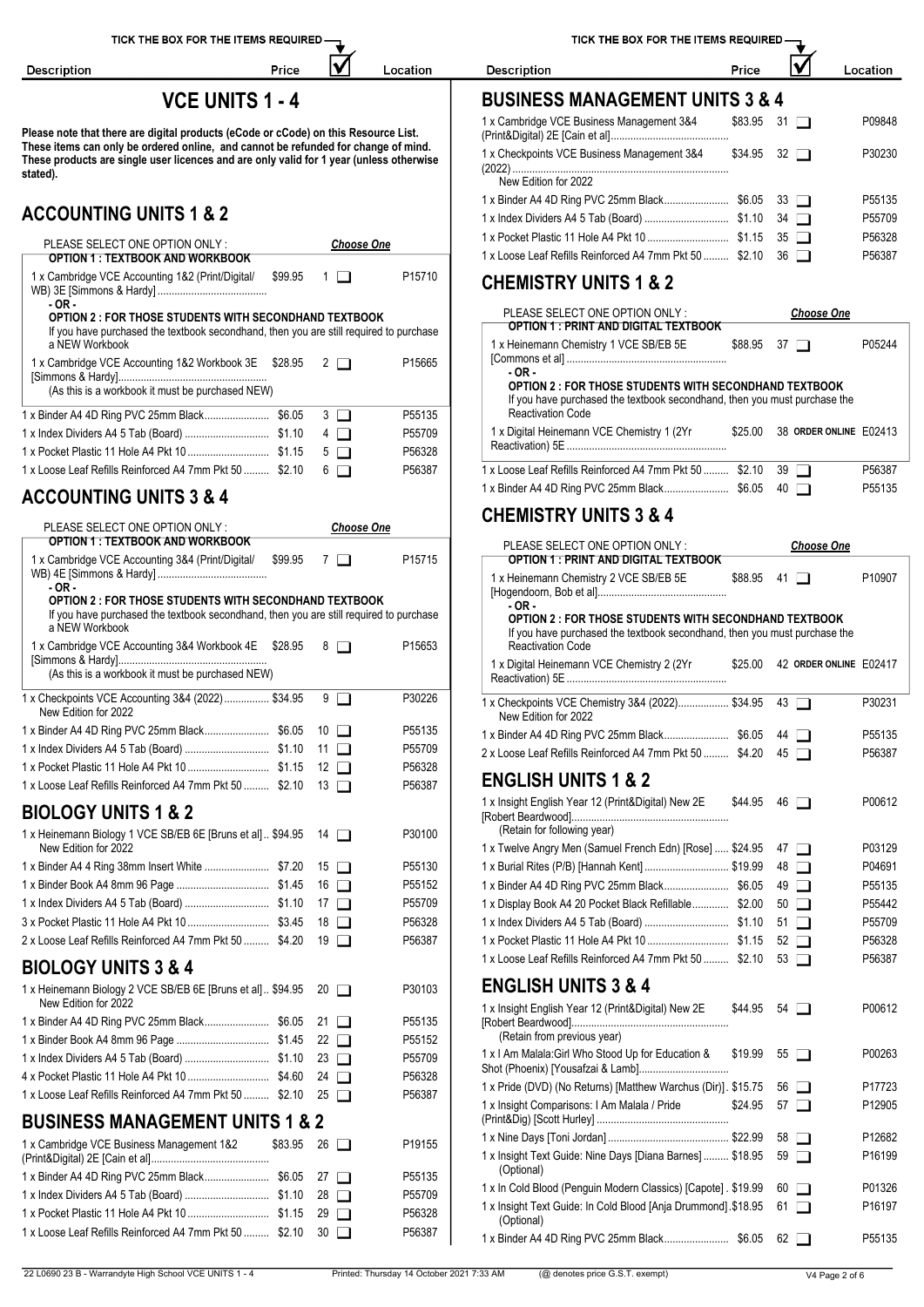| TICK THE BOX FOR THE ITEMS REQUIRED -                                                          |       |                         |                  | TICK THE BOX FOR THE ITEMS REQUIRED -                                                                 |                      |  |          |
|------------------------------------------------------------------------------------------------|-------|-------------------------|------------------|-------------------------------------------------------------------------------------------------------|----------------------|--|----------|
| <b>Description</b>                                                                             | Price | $\overline{\mathsf{v}}$ | Location         | <b>Description</b>                                                                                    | Price                |  | Location |
|                                                                                                |       | $63$ $\Box$             | P56328           | <b>HISTORY (20TH CENTURY) UNITS 1 &amp; 2</b>                                                         |                      |  |          |
| 1 x Loose Leaf Refills Reinforced A4 7mm Pkt 50  \$2.10 64                                     |       |                         | P56387           | 1 x Analysing Modern History 1&2 (Print & Digital)                                                    | \$69.95 100 □        |  | P30096   |
| <b>ENGLISH AS AN ADDITIONAL LANGUAGE UNITS 1 &amp;</b><br>$\mathbf 2$                          |       |                         |                  | New Edition for 2022                                                                                  |                      |  |          |
|                                                                                                |       |                         |                  |                                                                                                       |                      |  | P55135   |
| 1 x Insight EAL Year 12 (Print&Digital) 2E [Napthine \$49.95 65                                |       |                         | P15808           |                                                                                                       |                      |  | P55709   |
| (Retain for following year)                                                                    |       |                         |                  | 1 x Loose Leaf Refills Reinforced A4 7mm Pkt 50  \$2.10 103                                           |                      |  | P56387   |
| 1 x Twelve Angry Men (Samuel French Edn) [Rose]  \$24.95 66                                    |       |                         | P03129           | <b>HISTORY (REVOLUTIONS) UNITS 3 &amp; 4</b>                                                          |                      |  |          |
|                                                                                                |       |                         | P16291           | 1 x Analysing the Chinese Revolution (Print & Digital) \$64.95 104                                    |                      |  | P30098   |
| 1 x Insight Comparisons: Ransom / Invictus (Print&Dig) \$24.95 68                              |       |                         | P14018           | New Edition for 2022                                                                                  |                      |  |          |
|                                                                                                |       |                         | P55135           | 1 x Analysing the Russian Revolution (Print & Digital) \$64.95 105                                    |                      |  | P30130   |
| 1 x Display Book A4 20 Pocket Black Refillable \$2.00 70                                       |       |                         | P55442           | New Edition for 2022                                                                                  |                      |  |          |
|                                                                                                |       |                         | P55709           | 2 x Binder A4 4D Ring PVC 25mm Black \$12.10 106                                                      |                      |  | P55135   |
|                                                                                                |       |                         | P56328           |                                                                                                       |                      |  | P55152   |
| 1 x Loose Leaf Refills Reinforced A4 7mm Pkt 50  \$2.10 73                                     |       |                         | P56387           |                                                                                                       |                      |  | P56328   |
| <b>ENGLISH AS AN ADDITIONAL LANGUAGE UNITS 3 &amp;</b>                                         |       |                         |                  | 1 x Loose Leaf Refills Reinforced A4 7mm Pkt 50  \$2.10 109                                           |                      |  | P56387   |
| 4                                                                                              |       |                         |                  | <b>LEGAL STUDIES UNITS 1 &amp; 2</b>                                                                  |                      |  |          |
| 1 x Insight EAL Year 12 (Print&Digital) 2E [Napthine \$49.95 74<br>(Retain from previous year) |       |                         | P15808           | 1 x Oxford VCE Legal Studies: Access & Justice 1&2 \$74.95 110                                        |                      |  | P17739   |
| 1 x I Am Malala: Girl Who Stood Up for Education &                                             |       | $$19.99$ 75 $\Box$      | P00263           |                                                                                                       |                      |  | P55135   |
|                                                                                                |       |                         |                  |                                                                                                       |                      |  | P55709   |
| 1 x Pride (DVD) (No Returns) [Matthew Warchus (Dir)]. \$15.75 76                               |       |                         | P17723           |                                                                                                       |                      |  | P56328   |
| 1 x Insight Comparisons: I Am Malala / Pride                                                   |       | $$24.95$ 77 $\Box$      | P12905           | 1 x Loose Leaf Refills Reinforced A4 7mm Pkt 50  \$2.10 114                                           |                      |  | P56387   |
|                                                                                                |       |                         | P12682           | <b>LEGAL STUDIES UNITS 3 &amp; 4</b>                                                                  |                      |  |          |
| 1 x Insight Text Guide: Nine Days [Diana Barnes]  \$18.95 79                                   |       |                         | P16199           | 1 x Cambridge VCE Making & Breaking The Law 3&4 \$76.95 115                                           |                      |  | P08918   |
| (Optional)                                                                                     |       |                         |                  | 1 x Checkpoints VCE Legal Studies 3&4 (2022) \$34.95 116<br>New Edition for 2022                      |                      |  | P30312   |
|                                                                                                |       |                         | P55135           |                                                                                                       |                      |  | P55135   |
|                                                                                                |       |                         | P56328           |                                                                                                       |                      |  | P55709   |
| 1 x Loose Leaf Refills Reinforced A4 7mm Pkt 50  \$2.10 82                                     |       |                         | P56387           |                                                                                                       |                      |  | P56328   |
| <b>FOOD STUDIES UNITS 1 &amp; 2</b><br>1 x VCE Food Solutions: Food Studies 1&2                |       | $$78.95$ 83 $\Box$      | P11290           | 1 x Loose Leaf Refills Reinforced A4 7mm Pkt 50  \$2.10 120<br><b>MATHS - GENERAL UNITS 1 &amp; 2</b> |                      |  | P56387   |
|                                                                                                |       |                         |                  |                                                                                                       |                      |  |          |
|                                                                                                |       |                         | P55135           | 1 x Cambridge VCE Senior General Maths 1&2 (Print & \$89.95 121                                       |                      |  | P04057   |
|                                                                                                |       |                         | P55709           |                                                                                                       |                      |  | P55135   |
| 1 x Loose Leaf Refills Reinforced A4 7mm Pkt 50  \$2.10 86                                     |       |                         | P56387           | 1 x Calculator Casio Graphic CAS Class Pad FX-                                                        | $$254.95$ 123 $\Box$ |  | P55272   |
| <b>FOOD STUDIES UNITS 3 &amp; 4</b>                                                            |       |                         |                  | (Retain from previous year)                                                                           |                      |  |          |
| 1 x VCE Food Solutions: Food Studies 3&4 (Print&                                               |       | $$78.95$ 87 $\Box$      | P11289           | 1 x Loose Leaf Refills Reinforced A4 7mm Pkt 50  \$2.10 124                                           |                      |  | P56387   |
|                                                                                                |       |                         |                  |                                                                                                       |                      |  | P56328   |
|                                                                                                |       |                         | P55135           | <b>MATHS - METHODS CAS UNITS 1 &amp; 2</b>                                                            |                      |  |          |
|                                                                                                |       |                         | P55709           |                                                                                                       |                      |  |          |
| 1 x Loose Leaf Refills Reinforced A4 7mm Pkt 50  \$2.10 90                                     |       |                         | P56387           | 1 x Cambridge VCE Senior Math Methods 1&2 (Print & \$89.95 126                                        |                      |  | P04042   |
| <b>HEALTH &amp; HUMAN DEVELOPMENT UNITS 1 &amp; 2</b>                                          |       |                         |                  | 1 x Binder A4 4D Ring PVC 25mm Black \$6.05 127                                                       |                      |  | P55135   |
| 1 x Jacaranda VCE Key Concepts HHD 1&2 Print/                                                  |       | $$80.00$ 91 $\Box$      | P30247           | 1 x Calculator Casio Graphic CAS Class Pad FX- \$254.95 128                                           |                      |  | P55272   |
| New Edition for 2022                                                                           |       |                         |                  | (Retain from previous year)                                                                           |                      |  |          |
| 1 x Binder A4 4D Ring PVC 25mm Black \$6.05 92                                                 |       |                         | P55135           | 1 x Loose Leaf Refills Reinforced A4 7mm Pkt 50  \$2.10 129                                           |                      |  | P56387   |
| 1 x Loose Leaf Refills Reinforced A4 7mm Pkt 100  \$3.55 93                                    |       |                         | P56388<br>P56328 | <b>MATHS - SPECIALIST UNITS 1 &amp; 2</b>                                                             |                      |  | P56328   |
| <b>HEALTH &amp; HUMAN DEVELOPMENT UNITS 3 &amp; 4</b>                                          |       |                         |                  | 1 x Cambridge VCE Senior Spec Maths 1&2 (Print & \$89.95 131                                          |                      |  | P04050   |
| 1 x Jacaranda VCE Key Concepts HHD 3&4 Print/<br>LearnON/StudyON 7E [Beaumont]                 |       | $$80.00$ 95 $\Box$      | P30335           |                                                                                                       |                      |  | P55135   |
| New Edition for 2022<br>1 x ATAR Notes Topic Tests: VCE H&HD 3&4                               |       | $$37.00$ 96 $\Box$      | P13563           | 1 x Calculator Casio Graphic CAS Class Pad FX-                                                        | $$254.95$ 133 $\Box$ |  | P55272   |
|                                                                                                |       |                         |                  | (Retain from previous year)                                                                           |                      |  |          |
| 1 x Loose Leaf Refills Reinforced A4 7mm Pkt 100  \$3.55 98                                    |       |                         | P55135           | 1 x Loose Leaf Refills Reinforced A4 7mm Pkt 50  \$2.10 134                                           |                      |  | P56387   |
|                                                                                                |       |                         | P56388           |                                                                                                       |                      |  | P56328   |
|                                                                                                |       |                         | P56328           |                                                                                                       |                      |  |          |

| TICK THE BOX FOR THE ITEMS REQUIRED -                                                                                                              |             |  |                    |
|----------------------------------------------------------------------------------------------------------------------------------------------------|-------------|--|--------------------|
| <b>Description</b>                                                                                                                                 | Price       |  | Location           |
| <b>HISTORY (20TH CENTURY) UNITS 1 &amp; 2</b>                                                                                                      |             |  |                    |
| 1 x Analysing Modern History 1&2 (Print & Digital)                                                                                                 | \$69.95 100 |  | P30096             |
| New Edition for 2022                                                                                                                               |             |  |                    |
|                                                                                                                                                    |             |  | P <sub>55135</sub> |
|                                                                                                                                                    |             |  | P55709             |
| 1 x Loose Leaf Refills Reinforced A4 7mm Pkt 50  \$2.10 103                                                                                        |             |  | P56387             |
| <b>HISTORY (REVOLUTIONS) UNITS 3 &amp; 4</b>                                                                                                       |             |  |                    |
| 1 x Analysing the Chinese Revolution (Print & Digital) \$64.95 104                                                                                 |             |  |                    |
| New Edition for 2022                                                                                                                               |             |  | P30098             |
| 1 x Analysing the Russian Revolution (Print & Digital) \$64.95 105<br>New Edition for 2022                                                         |             |  | P30130             |
| 2 x Binder A4 4D Ring PVC 25mm Black \$12.10 106                                                                                                   |             |  | P55135             |
|                                                                                                                                                    |             |  | P <sub>55152</sub> |
|                                                                                                                                                    |             |  | P56328             |
| 1 x Loose Leaf Refills Reinforced A4 7mm Pkt 50  \$2.10 109                                                                                        |             |  | P56387             |
| <b>LEGAL STUDIES UNITS 1 &amp; 2</b>                                                                                                               |             |  |                    |
| 1 x Oxford VCE Legal Studies: Access & Justice 1&2 \$74.95 110                                                                                     |             |  | P17739             |
|                                                                                                                                                    |             |  | P <sub>55135</sub> |
|                                                                                                                                                    |             |  | P55709             |
|                                                                                                                                                    |             |  | P56328             |
| 1 x Loose Leaf Refills Reinforced A4 7mm Pkt 50  \$2.10 114                                                                                        |             |  | P56387             |
| <b>LEGAL STUDIES UNITS 3 &amp; 4</b>                                                                                                               |             |  |                    |
| 1 x Cambridge VCE Making & Breaking The Law 3&4 \$76.95 115                                                                                        |             |  | P08918             |
| 1 x Checkpoints VCE Legal Studies 3&4 (2022) \$34.95 116<br>New Edition for 2022                                                                   |             |  | P30312             |
|                                                                                                                                                    |             |  | P55135             |
|                                                                                                                                                    |             |  | P55709             |
|                                                                                                                                                    |             |  | P56328             |
| 1 x Loose Leaf Refills Reinforced A4 7mm Pkt 50  \$2.10 120                                                                                        |             |  | P56387             |
| <b>MATHS - GENERAL UNITS 1 &amp; 2</b>                                                                                                             |             |  |                    |
| 1 x Cambridge VCE Senior General Maths 1&2 (Print & \$89.95 121                                                                                    |             |  | P04057             |
| 1 x Binder A4 4D Ring PVC 25mm Black \$6.05 122                                                                                                    |             |  | P55135             |
| 1 x Calculator Casio Graphic CAS Class Pad FX- \$254.95 123                                                                                        |             |  | P55272             |
| (Retain from previous year)<br>1 x Loose Leaf Refills Reinforced A4 7mm Pkt 50  \$2.10 124                                                         |             |  | P56387             |
|                                                                                                                                                    |             |  | P56328             |
|                                                                                                                                                    |             |  |                    |
| <b>MATHS - METHODS CAS UNITS 1 &amp; 2</b>                                                                                                         |             |  |                    |
| 1 x Cambridge VCE Senior Math Methods 1&2 (Print & \$89.95 126                                                                                     |             |  | P04042             |
| 1 x Binder A4 4D Ring PVC 25mm Black \$6.05 127                                                                                                    |             |  | P55135             |
| 1 x Calculator Casio Graphic CAS Class Pad FX- \$254.95 128<br>(Retain from previous year)                                                         |             |  | P55272             |
| 1 x Loose Leaf Refills Reinforced A4 7mm Pkt 50  \$2.10 129                                                                                        |             |  | P56387             |
|                                                                                                                                                    |             |  | P56328             |
| <b>MATHS - SPECIALIST UNITS 1 &amp; 2</b>                                                                                                          |             |  |                    |
| 1 x Cambridge VCE Senior Spec Maths 1&2 (Print & \$89.95 131                                                                                       |             |  | P04050             |
| 1 x Binder A4 4D Ring PVC 25mm Black \$6.05 132                                                                                                    |             |  | P55135             |
| 1 x Calculator Casio Graphic CAS Class Pad FX- \$254.95 133                                                                                        |             |  | P55272             |
| (Retain from previous year)<br>$\overline{1000000}$ $\overline{10100}$ $\overline{11100}$ $\overline{11100}$ $\overline{10100}$ $\overline{10100}$ |             |  |                    |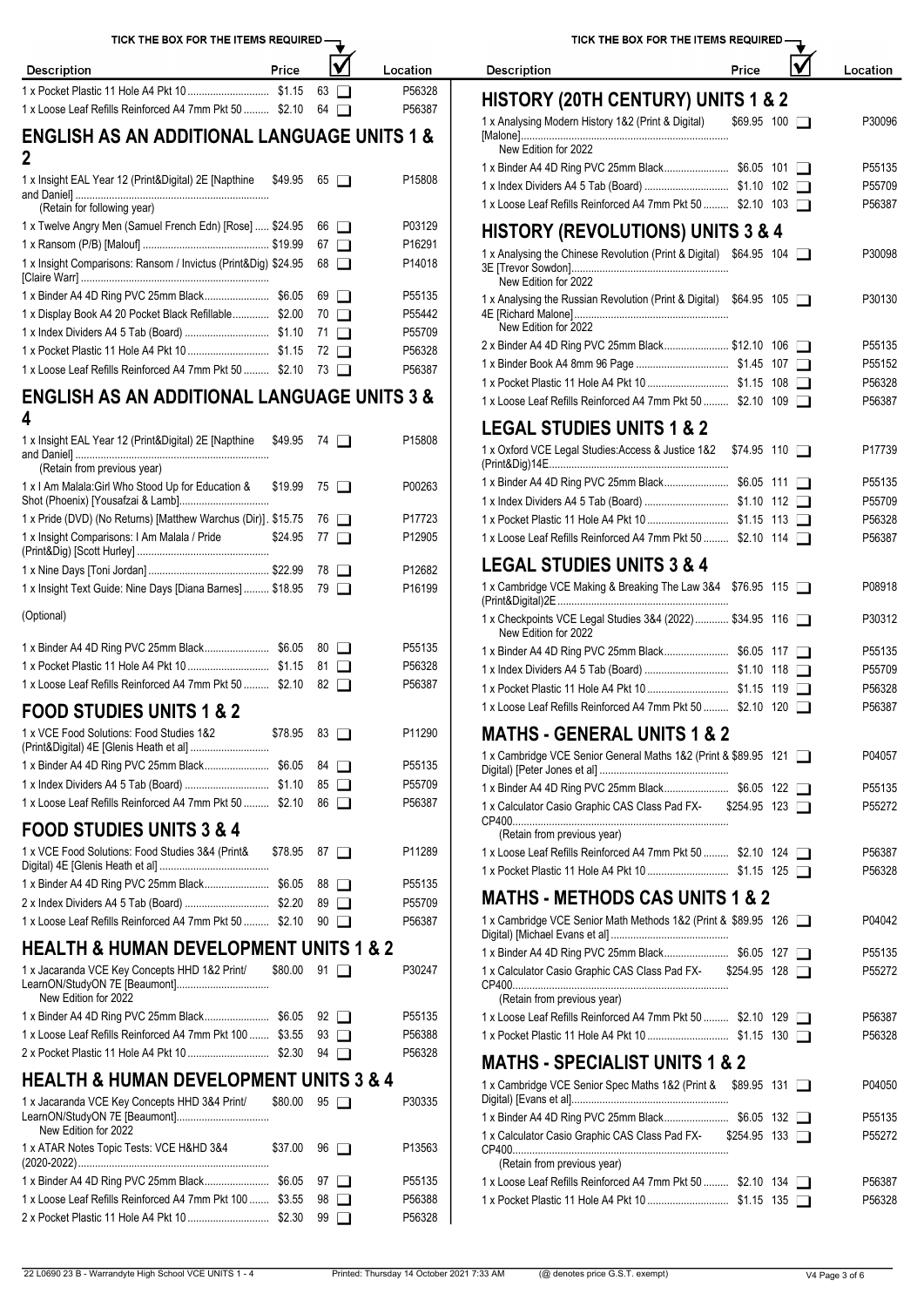(Retain for following year) 1 x Nelson VCE Product Design & Tech 1-4 (Print & Digital) 4E [J Livett et al]................................................. \$83.95 <sup>165</sup> P00025

|  | TICK THE BOX FOR THE ITEMS REQUIRED $\mathcal{I}_{\mathbf{\mathbf{\mathbf{\mathbf{\mathbf{\mathbf{\mathbf{\mathbf{X}}}}}}}}$ |
|--|------------------------------------------------------------------------------------------------------------------------------|
|  |                                                                                                                              |

Price

Location

| <b>MATHS - FURTHER UNITS 3 &amp; 4</b>                                                  |                               |               | 1 x Nelson VCE Product Desig<br>Workbook [Jacinta OLeary, Jill |
|-----------------------------------------------------------------------------------------|-------------------------------|---------------|----------------------------------------------------------------|
| 1 x Cambridge VCE Senior Further Maths 3&4 (Print & \$89.95 136                         |                               | P10861        | (As this is a workbook it mi                                   |
|                                                                                         |                               |               | 1 x Binder A3 4D Ring PVC 38                                   |
| 1 x Checkpoints VCE Further Mathematics 3&4 (2022). \$34.95 137<br>New Edition for 2022 |                               | P30309        | 1 x Pocket Plastic 11 Hole A3<br>Copysafe                      |
|                                                                                         |                               | P55135        | 1 x Pencil Mechanical Uni Kurt                                 |
| 1 v Calculator Casio Craphic CAS Class Pad EY.                                          | $\sqrt{25405}$ 130 $\sqrt{1}$ | <b>D55272</b> | 1 v UCD Dealtat Floab Drive 20                                 |

Description

| 1 x Calculator Casio Graphic CAS Class Pad FX-<br>$$254.95$ 139        | P <sub>55272</sub> | 1 x USB Pocket Flash Drive 32                                                           |
|------------------------------------------------------------------------|--------------------|-----------------------------------------------------------------------------------------|
| (Retain from previous year)                                            |                    | 1 x Binder Book A4 8mm 64 P                                                             |
| 1 x Loose Leaf Refills Reinforced A4 7mm Pkt 50  \$2.10 140            | P56387             | 1 x Display Book A4 20 Pocket                                                           |
|                                                                        | P56328             | 1 x Eraser Plastic Pencil Large                                                         |
|                                                                        |                    | 1 x Index Dividers A4 5 Tab (B                                                          |
| <b>MATHS - METHODS CAS UNITS 3 &amp; 4</b>                             |                    | 1 x Marker Artline #200 Black (                                                         |
| 1 x Cambridge VCE Senior Math Methods 3&4 (Print & \$89.95 142         | P04040             | 1 x Pencil (6H)                                                                         |
|                                                                        |                    | 1 x Pencil (HB) Tradition                                                               |
| 1 x Checkpoints VCE Mathematical Methods 3&4<br>$$34.95$ 143 $\Box$    | P30313             | 1 x Pencil (2B) Tradition                                                               |
| New Edition for 2022                                                   |                    | 1 x Ruler Stainless Steel 300m                                                          |
|                                                                        | P55135             | 1 x Ruler 400mm Plastic Clear                                                           |
| $$254.95$ 145 $\Box$<br>1 x Calculator Casio Graphic CAS Class Pad FX- | P55272             | 1 x Pencils-Coloured 24's in Ti                                                         |
| (Retain from previous year)                                            |                    | (these are for Art/Ceramics<br>Design Technology Textile<br>required for students study |
| 1 x Loose Leaf Refills Reinforced A4 7mm Pkt 50  \$2.10 146            | P56387             |                                                                                         |

### **MATHS - SPECIALIST UNITS 3 & 4** 1 x Loose Leaf Refills Reinforced A4 7mm Pkt 50 ......... \$2.10 146 Page P56387 Process A4 110 ass 1 x Pocket Plastic 11 Hole A4 Pkt 10 ............................. \$1.15 147 P56328

| MAIHS - SPECIALISI UNIIS 3 & 4                                                                                               | plastic or fabric. Finishing materials, tools and other miscellaneous materials used in        |
|------------------------------------------------------------------------------------------------------------------------------|------------------------------------------------------------------------------------------------|
| P04052<br>1 x Cambridge VCE Senior Spec Maths 3&4 (Print & \$89.95 148<br>Digital) [Evans, Lipson, Cracknell, Astruc, Jones] | construction are included in the subject costs.                                                |
| 1 x Checkpoints VCE Specialist Mathematics 3&4<br>P30318<br>$$34.95$ 149 $\Box$                                              | <b>PRODUCT DESIGN &amp; TECHNOLOGY UNITS 3 &amp; 4</b>                                         |
| New Edition for 2022                                                                                                         | NOTE: Subject levies cover only basic materials. Students will be required to purchase, either |
| P55135                                                                                                                       | through the school or from other sources, further materials as required to complete their      |
| 1 x Loose Leaf Refills Reinforced A4 7mm Pkt 50  \$2.10 151<br>P56387                                                        | designs.                                                                                       |
| P56328                                                                                                                       |                                                                                                |

# **PHYSICAL EDUCATION UNITS 1 & 2**

No Text Required

|                                                                 | (Retain from previous year<br>P55152      |
|-----------------------------------------------------------------|-------------------------------------------|
|                                                                 | 1 x Binder A3 4D Ring PVC 38              |
| <b>PHYSICAL EDUCATION UNITS 3 &amp; 4</b>                       | 1 x Pocket Plastic 11 Hole A3             |
| 1 x Jacaranda VCE Live It Up 2 3&4 Print/eBookPLUS/ \$80.00 154 | P00638                                    |
|                                                                 | 1 x Pencil Mechanical Uni Kurt            |
| 1 x ATAR Notes Topic Tests: VCE Physical Education \$37.00 155  | 1 x USB Pocket Flash Drive 32<br>P17091   |
|                                                                 | 1 x Display Book A4 20 Pocket             |
|                                                                 | P55152<br>1 x Eraser Plastic Pencil Large |

# **PHYSICS UNITS 1 & 2**

| P05246<br>P56182<br>P56416<br>P55135                                                           |                                                               |                                                                        |
|------------------------------------------------------------------------------------------------|---------------------------------------------------------------|------------------------------------------------------------------------|
|                                                                                                | 1 x Heinemann Physics 11 VCE SB/EB 4E [Carmel Fry \$88.95 157 |                                                                        |
|                                                                                                |                                                               |                                                                        |
|                                                                                                |                                                               | 1 x Pencils-Coloured 24's in Tin Derwent Artist  \$58.95 196<br>P56264 |
| P56387<br>(these are for Art/Ceramics/Design Technology Jewellery/Design Technology Materials/ | 1 x Loose Leaf Refills Reinforced A4 7mm Pkt 50  \$2.10 159   |                                                                        |
| Design Technology Textiles and Visual Communication Design. Only one packet is<br>P55152       |                                                               |                                                                        |
| required for students studying any combination of these subjects)                              | $\blacksquare$                                                |                                                                        |

# **PHYSICS UNITS 3 & 4**

| 1 x Heinemann Physics 12 VCE SB/EB 4E [Chapman]. \$88.95 161 |  | P10911 | increased the main the contraction of the contract include the contractor of the contractory<br>plastic or fabric. Finishing materials, tools and other miscellaneous materials used in |
|--------------------------------------------------------------|--|--------|-----------------------------------------------------------------------------------------------------------------------------------------------------------------------------------------|
|                                                              |  | P55135 | construction are included in the subject costs.                                                                                                                                         |
|                                                              |  | P55152 |                                                                                                                                                                                         |
| 1 x Loose Leaf Refills Reinforced A4 7mm Pkt 50  \$2.10 164  |  | P56387 |                                                                                                                                                                                         |

# **PRODUCT DESIGN & TECHNOLOGY UNITS 1 & 2**

NOTE: Subject levies cover only basic materials. Students will be required to purchase, either through the school or from other sources, further materials as required to complete their

| <b>Description</b>                                                                                                                                                                                                                                                                                          | Price       |     | Location           |  |  |  |  |  |  |  |
|-------------------------------------------------------------------------------------------------------------------------------------------------------------------------------------------------------------------------------------------------------------------------------------------------------------|-------------|-----|--------------------|--|--|--|--|--|--|--|
| 1 x Nelson VCE Product Design & Technology 1-4<br>(As this is a workbook it must be purchased NEW) (Retain for following year)                                                                                                                                                                              | \$34.95 166 |     | P00515             |  |  |  |  |  |  |  |
| 1 x Binder A3 4D Ring PVC 38mm Upright Blue \$18.95 167                                                                                                                                                                                                                                                     |             |     | P55093             |  |  |  |  |  |  |  |
| 1 x Pocket Plastic 11 Hole A3 Heavy Weight Box 100 \$53.95 168                                                                                                                                                                                                                                              |             |     | P50342             |  |  |  |  |  |  |  |
| 1 x Pencil Mechanical Uni Kuru Toga 0.5mm Blue  \$4.70 169                                                                                                                                                                                                                                                  |             |     | P51169             |  |  |  |  |  |  |  |
| 1 x USB Pocket Flash Drive 32GB - NO RETURNS \$13.95 170                                                                                                                                                                                                                                                    |             |     | P52086             |  |  |  |  |  |  |  |
|                                                                                                                                                                                                                                                                                                             |             |     | P <sub>55151</sub> |  |  |  |  |  |  |  |
| 1 x Display Book A4 20 Pocket Black Refillable \$2.00 172                                                                                                                                                                                                                                                   |             |     | P55442             |  |  |  |  |  |  |  |
| 1 x Eraser Plastic Pencil Large Vinyl - Faber \$0.80 173                                                                                                                                                                                                                                                    |             |     | P55517             |  |  |  |  |  |  |  |
|                                                                                                                                                                                                                                                                                                             |             |     | P55709             |  |  |  |  |  |  |  |
|                                                                                                                                                                                                                                                                                                             |             |     | P56081             |  |  |  |  |  |  |  |
|                                                                                                                                                                                                                                                                                                             |             | 176 | P51481             |  |  |  |  |  |  |  |
|                                                                                                                                                                                                                                                                                                             |             | 177 | P56172             |  |  |  |  |  |  |  |
|                                                                                                                                                                                                                                                                                                             |             |     | P56182             |  |  |  |  |  |  |  |
|                                                                                                                                                                                                                                                                                                             |             | 179 | P56416             |  |  |  |  |  |  |  |
|                                                                                                                                                                                                                                                                                                             |             |     | P56418             |  |  |  |  |  |  |  |
| 1 x Pencils-Coloured 24's in Tin Derwent Artist  \$58.95 181<br>(these are for Art/Ceramics/Design Technology Jewellery/Design Technology Materials/<br>Design Technology Textiles and Visual Communication Design. Only one packet is<br>required for students studying any combination of these subjects) |             |     | P56264             |  |  |  |  |  |  |  |
| 1 x Visual Art Diary A4 110gsm 60 Sheet/120 Page \$5.65 182                                                                                                                                                                                                                                                 |             |     | P58197             |  |  |  |  |  |  |  |

NOTE: Students will need to purchase materials for their individual projects - wood, metal, plastic or fabric. Finishing materials, tools and other miscellaneous materials used in construction are included in the subject costs.

| 1 x Nelson VCE Product Design & Tech 1-4 (Print &<br>(Retain from previous year)                                                                     | \$83.95 183         |     |                | P00025 |
|------------------------------------------------------------------------------------------------------------------------------------------------------|---------------------|-----|----------------|--------|
| 1 x Nelson VCE Product Design & Technology 1-4<br>(Retain from previous year)                                                                        | $$34.95$ 184 $\Box$ |     |                | P00515 |
| 1 x Binder A3 4D Ring PVC 38mm Upright Blue \$18.95 185                                                                                              |                     |     |                | P55093 |
| 1 x Pocket Plastic 11 Hole A3 Heavy Weight Box 100 \$53.95 186                                                                                       |                     |     | $\blacksquare$ | P50342 |
| 1 x Pencil Mechanical Uni Kuru Toga 0.5mm Blue  \$4.70 187                                                                                           |                     |     |                | P51169 |
| 1 x USB Pocket Flash Drive 32GB - NO RETURNS \$13.95 188                                                                                             |                     |     | $\blacksquare$ | P52086 |
| 1 x Display Book A4 20 Pocket Black Refillable \$2.00                                                                                                |                     | 189 | $\mathbf{L}$   | P55442 |
| 1 x Eraser Plastic Pencil Large Vinyl - Faber  \$0.80                                                                                                |                     | 190 | $\blacksquare$ | P55517 |
|                                                                                                                                                      |                     | 191 | $\blacksquare$ | P56081 |
|                                                                                                                                                      |                     | 192 | $\mathbf{L}$   | P51481 |
|                                                                                                                                                      |                     | 193 | $\perp$        | P56172 |
|                                                                                                                                                      |                     |     | $\blacksquare$ | P56182 |
|                                                                                                                                                      |                     | 195 | $\perp$        | P56416 |
| 1 x Pencils-Coloured 24's in Tin Derwent Artist  \$58.95 196<br>(these are for Art/Ceramics/Design Technology Jewellery/Design Technology Materials) |                     |     |                | P56264 |

Note: Students will need to purchase materials for their individual projects - wood, metal,

TICK THE BOX FOR THE ITEMS REQUIRED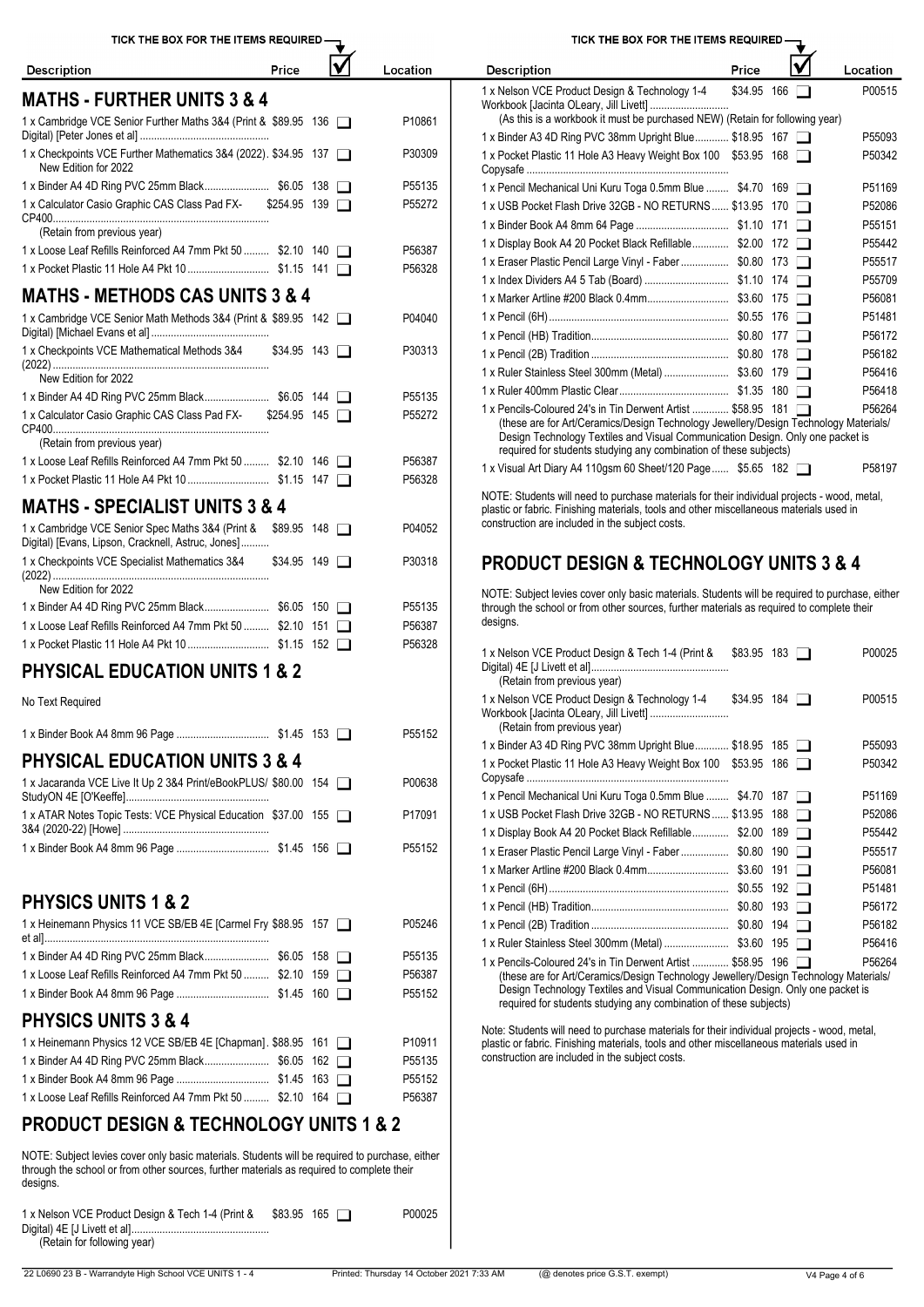| TICK THE BOX FOR THE ITEMS REQUIRED -                                                                                                                                             |                     |                   |                                           | TICK THE BOX FOR THE ITEMS REQUIRED -                                                                                                                                                    |       |                  |
|-----------------------------------------------------------------------------------------------------------------------------------------------------------------------------------|---------------------|-------------------|-------------------------------------------|------------------------------------------------------------------------------------------------------------------------------------------------------------------------------------------|-------|------------------|
| <b>Description</b>                                                                                                                                                                | Price               | V                 | Location                                  | <b>Description</b>                                                                                                                                                                       | Price | Location         |
| <b>PSYCHOLOGY UNITS 1 &amp; 2</b>                                                                                                                                                 |                     |                   |                                           | 1 x Display Book A4 20 Pocket Black Refillable \$2.00 226                                                                                                                                |       | P55442           |
|                                                                                                                                                                                   |                     |                   |                                           | 1 x Eraser Plastic Pencil Large Vinyl - Faber  \$0.80 227                                                                                                                                |       | P55517           |
| PLEASE SELECT ONE OPTION ONLY:                                                                                                                                                    |                     | <b>Choose One</b> |                                           |                                                                                                                                                                                          |       | P55652           |
| <b>OPTION 1 : PRINT TEXTBOOK, DIGITAL TEXTBOOK &amp; WORKBOOK</b>                                                                                                                 |                     |                   |                                           |                                                                                                                                                                                          |       | P56081           |
| 1 x Jacaranda VCE Psychology 1&2 Print/Digital/ \$114.95 197                                                                                                                      |                     |                   | P18020                                    |                                                                                                                                                                                          |       | P56182           |
| $-OR -$                                                                                                                                                                           |                     |                   |                                           |                                                                                                                                                                                          |       | P56201           |
| <b>OPTION 2: FOR THOSE STUDENTS WITH SECONDHAND TEXTBOOK</b><br>If you have purchased the textbook secondhand, then you are still required to purchase                            |                     |                   |                                           | 1 x Visual Art Diary A3 110gsm 100 Sheet/200 Page \$32.95 232                                                                                                                            |       | P56676           |
| a NEW Workbook (As this is a workbook it must be purchased NEW)                                                                                                                   |                     |                   |                                           | 1 x Visual Art Diary A4 110gsm 100 Sheet  \$13.50 233                                                                                                                                    |       | P56679           |
| 1 x Jacaranda VCE Psychology 1&2 Workbook                                                                                                                                         | $$39.95$ 198 $\Box$ |                   | P18529                                    | 1 x Pencils-Coloured 24's in Tin Derwent Artist  \$58.95 234                                                                                                                             |       | P56264           |
|                                                                                                                                                                                   |                     |                   |                                           | (these are for Art/Ceramics/Design Technology Jewellery/Design Technology Materials/                                                                                                     |       |                  |
|                                                                                                                                                                                   |                     |                   | P55135                                    | Design Technology Textiles and Visual Communication Design. Only one packet is<br>required for students studying any combination of these subjects)                                      |       |                  |
|                                                                                                                                                                                   |                     |                   | P55152                                    |                                                                                                                                                                                          |       |                  |
|                                                                                                                                                                                   |                     |                   | P55709                                    | Any student wishing to take B & W Photography & Digital Photography as their folio<br>component in Studio Arts and/or Art must purchase their own items, some are available from         |       |                  |
|                                                                                                                                                                                   |                     |                   | P56328                                    | school. Due to the constant need for a camera, students must have access to a digital                                                                                                    |       |                  |
| 1 x Loose Leaf Refills Reinforced A4 7mm Pkt 50  \$2.10 203                                                                                                                       |                     |                   | P56387                                    | camera (Preferably an SLR). Security of this camera while at school will be facilitated by the<br>art staff.                                                                             |       |                  |
| <b>PSYCHOLOGY UNITS 3 &amp; 4</b>                                                                                                                                                 |                     |                   |                                           | Students must purchase expensive items for finished artworks, this may include canvas,                                                                                                   |       |                  |
|                                                                                                                                                                                   |                     |                   |                                           | digital papers, ink for printing, excess paint for large numerous works materials for sculptural<br>work. All materials are available at school and can be purchased through the school. |       |                  |
| PLEASE SELECT ONE OPTION ONLY:<br><b>OPTION 1: PRINT AND DIGITAL TEXTBOOK</b>                                                                                                     |                     | <b>Choose One</b> |                                           |                                                                                                                                                                                          |       |                  |
| 1 x Jacaranda VCE Psychology 3&4 Print/StudyON/ \$114.95 204                                                                                                                      |                     |                   | P14624                                    | <b>VISUAL COMMUNICATION &amp; DESIGN UNITS 1 &amp; 2</b>                                                                                                                                 |       |                  |
|                                                                                                                                                                                   |                     |                   |                                           |                                                                                                                                                                                          |       |                  |
| - OR -<br><b>OPTION 2: FOR THOSE STUDENTS WITH SECONDHAND TEXTBOOK</b>                                                                                                            |                     |                   |                                           | 1 x Nelson VCE Visual Communication & Design 1-4 \$75.95 235                                                                                                                             |       | P00030           |
| If you have purchased the textbook secondhand, then you are still required to purchase                                                                                            |                     |                   |                                           | 1 x Visual Art Diary A3 110gsm 60 Sheet/120 Page  \$9.25 236                                                                                                                             |       | P56677           |
| a NEW Workbook                                                                                                                                                                    |                     |                   |                                           | 1 x USB Pocket Flash Drive 32GB - NO RETURNS  \$13.95 237                                                                                                                                |       | P52086           |
| 1 x Jacaranda VCE Psychology 3&4 Workbook                                                                                                                                         | $$39.95$ 205 $\Box$ |                   | P02666                                    | 1 x Binder A3 4D Ring PVC 38mm Upright Blue \$18.95 238                                                                                                                                  |       | P55093           |
| (As this is a workbook it must be purchased NEW)                                                                                                                                  |                     |                   |                                           | 1 x Binder A4 Half Lever Arch Board 50mm Black \$6.80 239                                                                                                                                |       | P55094           |
| 1 x Checkpoints VCE Psychology 3&4 (2022)  \$34.95 206                                                                                                                            |                     |                   | P30316                                    |                                                                                                                                                                                          |       | P55709           |
| New Edition for 2022                                                                                                                                                              |                     |                   |                                           | 1 x Pocket Plastic 11 Hole A3 Heavy Weight Box 100 \$53.95 241                                                                                                                           |       | P50342           |
|                                                                                                                                                                                   |                     |                   | P55135                                    |                                                                                                                                                                                          |       |                  |
|                                                                                                                                                                                   |                     |                   | P55152                                    |                                                                                                                                                                                          |       | P56418           |
|                                                                                                                                                                                   |                     |                   | P56328                                    |                                                                                                                                                                                          |       | P56461           |
| 1 x Loose Leaf Refills Reinforced A4 7mm Pkt 50  \$2.10 210                                                                                                                       |                     |                   | P56387                                    |                                                                                                                                                                                          |       | P56462           |
|                                                                                                                                                                                   |                     |                   | P55709                                    | 1 x Mathomat Senior (Years 10-12)  \$20.50 246                                                                                                                                           |       | P56613<br>P55840 |
| STUDIO ARTS UNITS 1 & 2                                                                                                                                                           |                     |                   |                                           |                                                                                                                                                                                          |       | P55652           |
|                                                                                                                                                                                   |                     |                   |                                           | 1 x Scissors Large General Purpose 210mm \$3.80 248                                                                                                                                      |       | P56446           |
| Students may be required to purchase extra art materials from the school or privately.                                                                                            |                     |                   |                                           | 1 x Leads Pencil #C505 0.5mm 2H Tube 12 \$1.65 249                                                                                                                                       |       | P50205           |
| 1 x Studio Knack: VCE Studio Arts Units 1-4  \$77.00 212                                                                                                                          |                     |                   | P12578                                    | 1 x Pencil Mechanical Uni Kuru Toga 0.5mm Blue  \$4.70 250                                                                                                                               |       | P51169           |
| (Retain for following year)                                                                                                                                                       |                     |                   |                                           |                                                                                                                                                                                          |       | P51481           |
| 1 x USB Pocket Flash Drive 32GB - NO RETURNS  \$13.95 213                                                                                                                         |                     |                   | P52086                                    | 1 x Eraser Plastic Pencil Large Vinyl - Faber  \$0.80 252                                                                                                                                |       | P55517           |
|                                                                                                                                                                                   |                     |                   | P55135                                    | 1 x Pen Ball Tip Hi/Tech BX-V5 Black Extra Fine  \$5.35 253                                                                                                                              |       | P56135           |
| 1 x Display Book A4 20 Pocket Black Refillable \$2.00 215                                                                                                                         |                     |                   | P55442                                    | 1 x Sharpener Pencil Barrel Double Hole (EL) \$2.05 254                                                                                                                                  |       | P56242           |
| 1 x Eraser Plastic Pencil Large Vinyl - Faber  \$0.80 216                                                                                                                         |                     |                   | P55517                                    | 1 x Pencils-Coloured Derwent Artist Tin 24 \$58.95 255                                                                                                                                   |       | P56264           |
|                                                                                                                                                                                   |                     |                   | P55652                                    | (Retain from previous year. Only new students to purchase) (these are for Art/Ceramics/<br>Design Technology Jewellery/Design Technology Materials/ Design Technology Textiles           |       |                  |
|                                                                                                                                                                                   |                     |                   | P56081                                    | and Visual Communication Design. Only one packet is required for students studying any                                                                                                   |       |                  |
|                                                                                                                                                                                   |                     |                   | P56182                                    | combination of these subjects)                                                                                                                                                           |       |                  |
|                                                                                                                                                                                   |                     |                   | P56201                                    | <b>VISUAL COMMUNICATION &amp; DESIGN UNITS 3 &amp; 4</b>                                                                                                                                 |       |                  |
| 1 x Visual Art Diary A3 110gsm 100 Sheet/200 Page \$32.95 221                                                                                                                     |                     |                   | P56676                                    | 1 x Nelson VCE Visual Communication & Design 1-4 \$75.95 256                                                                                                                             |       | P00030           |
| 1 x Pencils-Coloured 24's in Tin Derwent Artist  \$58.95 222                                                                                                                      |                     |                   | P56264                                    |                                                                                                                                                                                          |       |                  |
| (these are for Art/Ceramics/Design Technology Jewellery/Design Technology Materials/                                                                                              |                     |                   |                                           | (Retain from previous year. Only new students to purchase.)                                                                                                                              |       |                  |
| Design Technology Textiles and Visual Communication Design. Only one packet is<br>required for students studying any combination of these subjects)                               |                     |                   |                                           | 1 x Visual Art Diary A3 110gsm 60 Sheet/120 Page  \$9.25 257                                                                                                                             |       | P56677           |
|                                                                                                                                                                                   |                     |                   |                                           | 1 x USB Pocket Flash Drive 32GB - NO RETURNS  \$13.95 258                                                                                                                                |       | P52086           |
| Any student wishing to take B & W Photography & Digital Photography as their folio                                                                                                |                     |                   |                                           | 1 x Binder A3 4D Ring PVC 38mm Upright Blue \$18.95 259                                                                                                                                  |       | P55093           |
| component in Studio Arts must purchase their own items, some are available from school.<br>Due to the constant need, students must have access to a 35mm camera and or digital of |                     |                   |                                           | 1 x Binder A4 Half Lever Arch Board 50mm Black \$6.80 260                                                                                                                                |       | P55094           |
| their own (preferably an SLR). Security of this camera while at school will be facilitated by the                                                                                 |                     |                   |                                           |                                                                                                                                                                                          |       | P55709           |
| art staff. Students must purchase expensive items for finished work, such as canvas, paint,<br>etching plates etc. All items available for purchase at school.                    |                     |                   |                                           | 1 x Pocket Plastic 11 Hole A3 Heavy Weight Box 100 \$53.95 262                                                                                                                           |       | P50342           |
|                                                                                                                                                                                   |                     |                   |                                           |                                                                                                                                                                                          |       | P56418           |
| STUDIO ARTS UNITS 3 & 4                                                                                                                                                           |                     |                   |                                           |                                                                                                                                                                                          |       | P56461           |
|                                                                                                                                                                                   |                     |                   |                                           |                                                                                                                                                                                          |       | P56462           |
| 1 x Studio Knack: VCE Studio Arts Units 1-4  \$77.00 223<br>(Retain from previous year)                                                                                           |                     |                   | P12578                                    |                                                                                                                                                                                          |       | P56613           |
| 1 x USB Pocket Flash Drive 32GB - NO RETURNS  \$13.95 224                                                                                                                         |                     |                   | P52086                                    | 1 x Mathomat Senior (Years 10-12)  \$20.50 267                                                                                                                                           |       | P55840           |
|                                                                                                                                                                                   |                     |                   | P55135                                    |                                                                                                                                                                                          |       | P55652           |
|                                                                                                                                                                                   |                     |                   |                                           |                                                                                                                                                                                          |       |                  |
| 22 L0690 23 B - Warrandyte High School VCE UNITS 1 - 4                                                                                                                            |                     |                   | Printed: Thursday 14 October 2021 7:33 AM | (@ denotes price G.S.T. exempt)                                                                                                                                                          |       | V4 Page 5 of 6   |

| TIGRI THE BOA FOR THE ITEMS REQUIRED -                      |       |                     |          |
|-------------------------------------------------------------|-------|---------------------|----------|
| Description                                                 | Price |                     | Location |
| 1 x Display Book A4 20 Pocket Black Refillable \$2.00 226   |       |                     | P55442   |
| 1 x Eraser Plastic Pencil Large Vinyl - Faber  \$0.80 227   |       |                     | P55517   |
|                                                             |       |                     | P55652   |
|                                                             |       |                     | P56081   |
|                                                             |       |                     | P56182   |
|                                                             |       |                     | P56201   |
| 1 x Visual Art Diary A3 110gsm 100 Sheet/200 Page<br>Jasart |       | $$32.95$ 232 $\Box$ | P56676   |
| 1 x Visual Art Diary A4 110gsm 100 Sheet  \$13.50 233       |       |                     | P56679   |

TIOK TUE DOY COD TUE ITEMS DEQUIDED

| 1 x Nelson VCE Visual Communication & Design 1-4 \$75.95 235                                                                                      |                | P00030 |
|---------------------------------------------------------------------------------------------------------------------------------------------------|----------------|--------|
| 1 x Visual Art Diary A3 110gsm 60 Sheet/120 Page \$9.25 236                                                                                       |                | P56677 |
| 1 x USB Pocket Flash Drive 32GB - NO RETURNS \$13.95 237                                                                                          |                | P52086 |
| 1 x Binder A3 4D Ring PVC 38mm Upright Blue \$18.95 238                                                                                           |                | P55093 |
| 1 x Binder A4 Half Lever Arch Board 50mm Black \$6.80 239                                                                                         |                | P55094 |
|                                                                                                                                                   | ΓI             | P55709 |
| 1 x Pocket Plastic 11 Hole A3 Heavy Weight Box 100 \$53.95 241                                                                                    |                | P50342 |
|                                                                                                                                                   |                | P56418 |
|                                                                                                                                                   |                | P56461 |
|                                                                                                                                                   |                | P56462 |
|                                                                                                                                                   |                | P56613 |
| 1 x Mathomat Senior (Years 10-12)  \$20.50 246                                                                                                    |                | P55840 |
|                                                                                                                                                   |                | P55652 |
| 1 x Scissors Large General Purpose 210mm \$3.80 248                                                                                               |                | P56446 |
| 1 x Leads Pencil #C505 0.5mm 2H Tube 12 \$1.65 249                                                                                                |                | P50205 |
| 1 x Pencil Mechanical Uni Kuru Toga 0.5mm Blue  \$4.70 250                                                                                        |                | P51169 |
|                                                                                                                                                   |                | P51481 |
| 1 x Eraser Plastic Pencil Large Vinyl - Faber  \$0.80 252                                                                                         |                | P55517 |
| 1 x Pen Ball Tip Hi/Tech BX-V5 Black Extra Fine  \$5.35 253                                                                                       | $\perp$        | P56135 |
| 1 x Sharpener Pencil Barrel Double Hole (EL) \$2.05 254                                                                                           | $\blacksquare$ | P56242 |
| 1 x Pencils-Coloured Derwent Artist Tin 24 \$58.95 255<br>(Retain from previous year. Only new students to purchase) (these are for Art/Ceramics/ |                | P56264 |